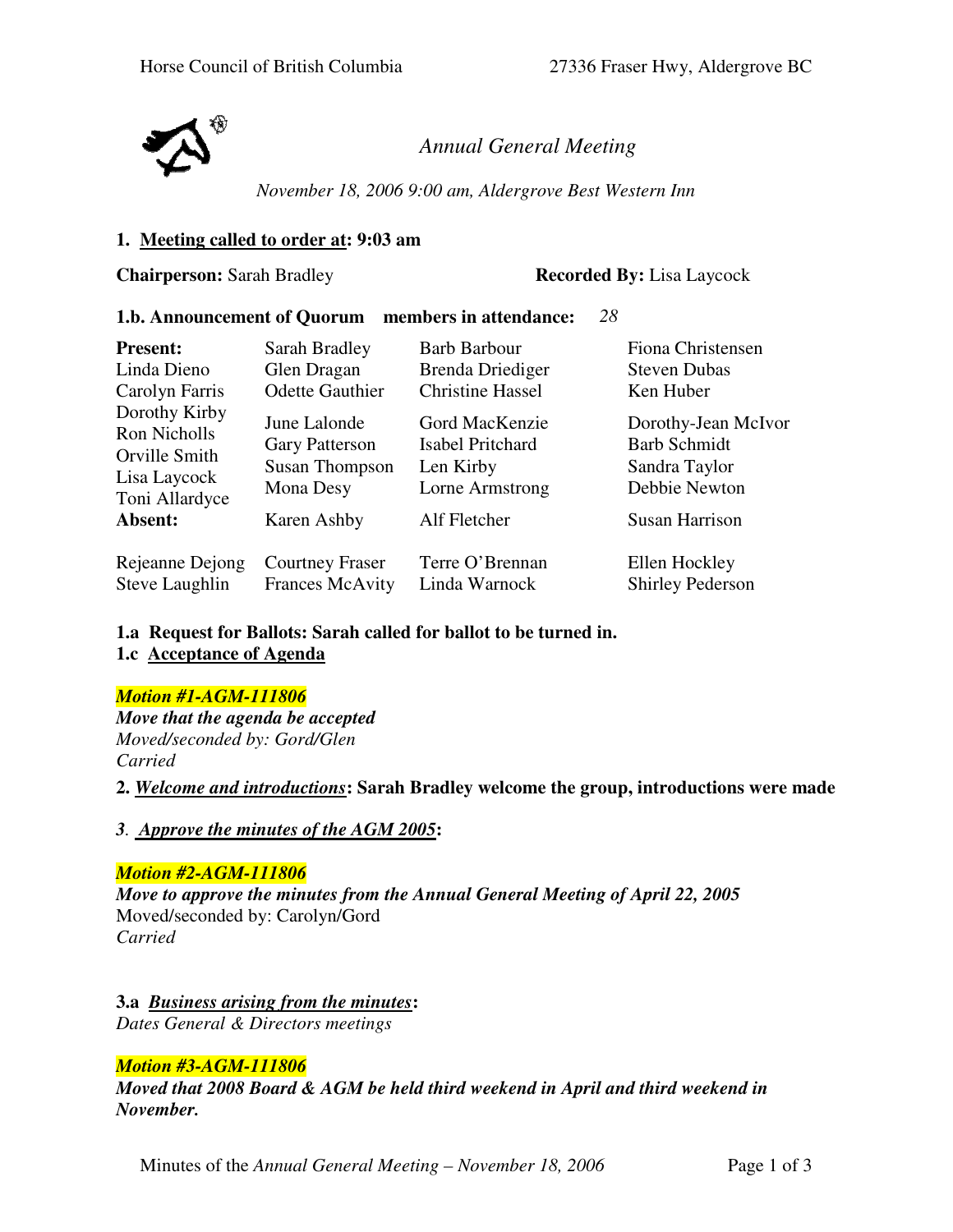Moved/seconded by: Carolyn/Dorothy *Tabled* 

*This item will be dealt with under New Business 7.a*

# **4.** *Constitutional Changes***:**

*The ballots were tabulated and the membership clearly voted to approve the changes*

### *Motion #4-AGM-111806*

**Move to approve the constitutional changes as proposed** Moved/seconded by: Carolyn/Gord *Carried Ken Huber apposes the constitutional changes* 

Action item: *The office will circulate updated copies of the constitution to the Directors. Lisa will ensure they get filed with the Annual Report.*

**5.** *Auditors Report***:** *as presented in the spring* 

### *Motion # 5-AGM-111806*

*Move accept the auditors report as presented* Moved/seconded by: Gary/Gord *Carried*

## **5.a Appointment of the** *Auditor***:**

### *Motion # 6-AGM-111806*

*Move that Scott Webster be retained to audit financial statements for 2006* Moved/seconded by: Gary/Gord *Carried* 

## **6.** *Acceptance of the action of the Executive***:**

# *Motion #7-AGM-111806 Moved that the actions of the Executive be accepted* Moved/seconded by: Ken/Gord *Carried*

**7. New Business**

**7.a 2007 AGM Date:** *The date is the same as the Las Vegas, World Cup* 

## *Motion #8-AGM-111806*

*Moved that the 2007 AGM be moved to March 24/25/07* Moved/seconded by: Linda/Dorothy

Minutes of the *Annual General Meeting – November 18, 2006* Page 2 of 3